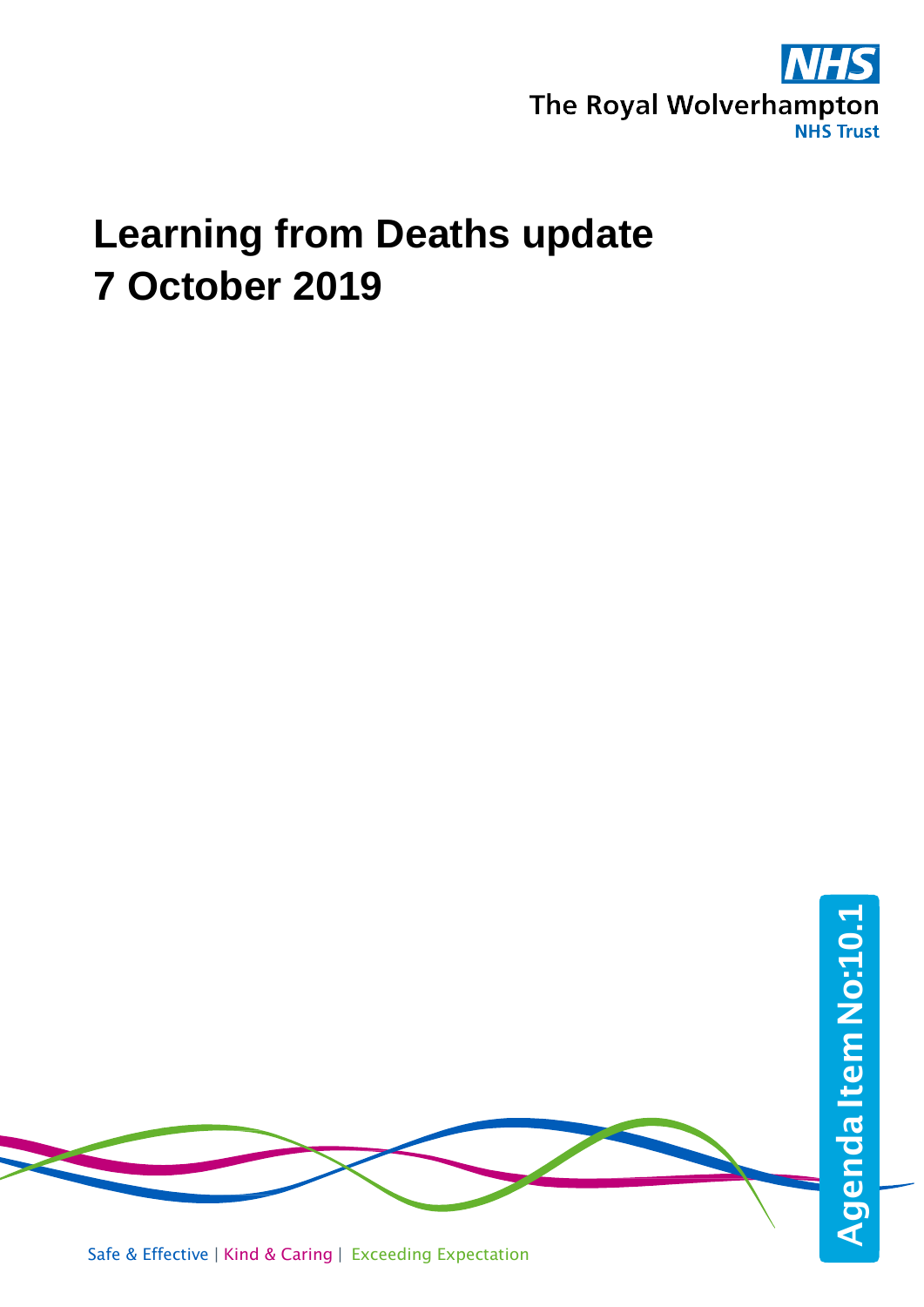The Royal Wolverhampton MHS



**NHS Trust** 

|                                     | <b>Trust Board Report</b>                                                                                                                                                                                                                                                                                                                                                                                                                                                                                                                                                                                                                                                                                                                                                                                                                                                                                                                                                                                                                                                                                                                                   |
|-------------------------------------|-------------------------------------------------------------------------------------------------------------------------------------------------------------------------------------------------------------------------------------------------------------------------------------------------------------------------------------------------------------------------------------------------------------------------------------------------------------------------------------------------------------------------------------------------------------------------------------------------------------------------------------------------------------------------------------------------------------------------------------------------------------------------------------------------------------------------------------------------------------------------------------------------------------------------------------------------------------------------------------------------------------------------------------------------------------------------------------------------------------------------------------------------------------|
| <b>Meeting Date:</b>                | 7 <sup>th</sup> October 2019                                                                                                                                                                                                                                                                                                                                                                                                                                                                                                                                                                                                                                                                                                                                                                                                                                                                                                                                                                                                                                                                                                                                |
| Title:                              | Learning from Deaths                                                                                                                                                                                                                                                                                                                                                                                                                                                                                                                                                                                                                                                                                                                                                                                                                                                                                                                                                                                                                                                                                                                                        |
| <b>Executive</b><br><b>Summary:</b> | The paper presents the Trust's most recent mortality data and the work being<br>undertaken to scrutinise and act upon the potential causes for the outlier<br>status of the SHMI indicator.<br>The national SHMI dataset shows the most recent score for RWT of 1.15<br>(May 2018 to April 2019). There have been 3 months of an improved trend.<br>A review of the higher than expected standardised mortality rate for the<br>COPD and Bronchiectasis group (April to Dec 2018) has been presented to<br>MRG and submitted to CQC on request. A review of cases notes showed<br>that there was no case of preventable death. Areas where improvement in<br>care could be made were identified and a work programme has been put in<br>place.<br>OP87 Completion of Medical Certificate and Learning from Deaths has been<br>audited by Grant Thornton. The outcome of the report is significant<br>assurance with some improvements required. A programme of work will be<br>developed.<br>The Mortality Programme team and other clinical colleagues presented the<br>work and outcomes achieved to the visiting CQC team on 19 <sup>th</sup> September. |
| <b>Action</b><br><b>Requested:</b>  | Feedback is awaited.<br>Receive and note                                                                                                                                                                                                                                                                                                                                                                                                                                                                                                                                                                                                                                                                                                                                                                                                                                                                                                                                                                                                                                                                                                                    |
| For the attention<br>of the Board   | To note the SHMI which has shown a small improvement this month.                                                                                                                                                                                                                                                                                                                                                                                                                                                                                                                                                                                                                                                                                                                                                                                                                                                                                                                                                                                                                                                                                            |
| Assure                              | The Board has previously been reassured through data analysis that the<br>increased SHMI is not an indicator of avoidable mortality or quality of care.<br>However, work continues to review and, where possible, enhance quality of<br>care provision across admission pathways with elevated SMR's.<br>Work also continues to address coding & data capture with respect to<br>accuracy and completeness prior to submission of data.                                                                                                                                                                                                                                                                                                                                                                                                                                                                                                                                                                                                                                                                                                                     |
| <b>Advise</b>                       | Raised SMR's can impact on a Trust's reputation. RWT's elevated SHMI is<br>a focus of external scrutiny with assurance being requested and provided<br>regarding the work undertaken, as described above and in this report.                                                                                                                                                                                                                                                                                                                                                                                                                                                                                                                                                                                                                                                                                                                                                                                                                                                                                                                                |
| <b>Alert</b>                        | Diagnostic groups with elevated SMRs* remain:<br>Outliers:<br>Influenza<br>Chronic renal failure<br><b>Respiratory Distress Syndrome</b><br>High but not an outlier:<br>Malignant neoplasm without specification of site<br>Acute cerebrovascular disease<br>Pneumonia                                                                                                                                                                                                                                                                                                                                                                                                                                                                                                                                                                                                                                                                                                                                                                                                                                                                                      |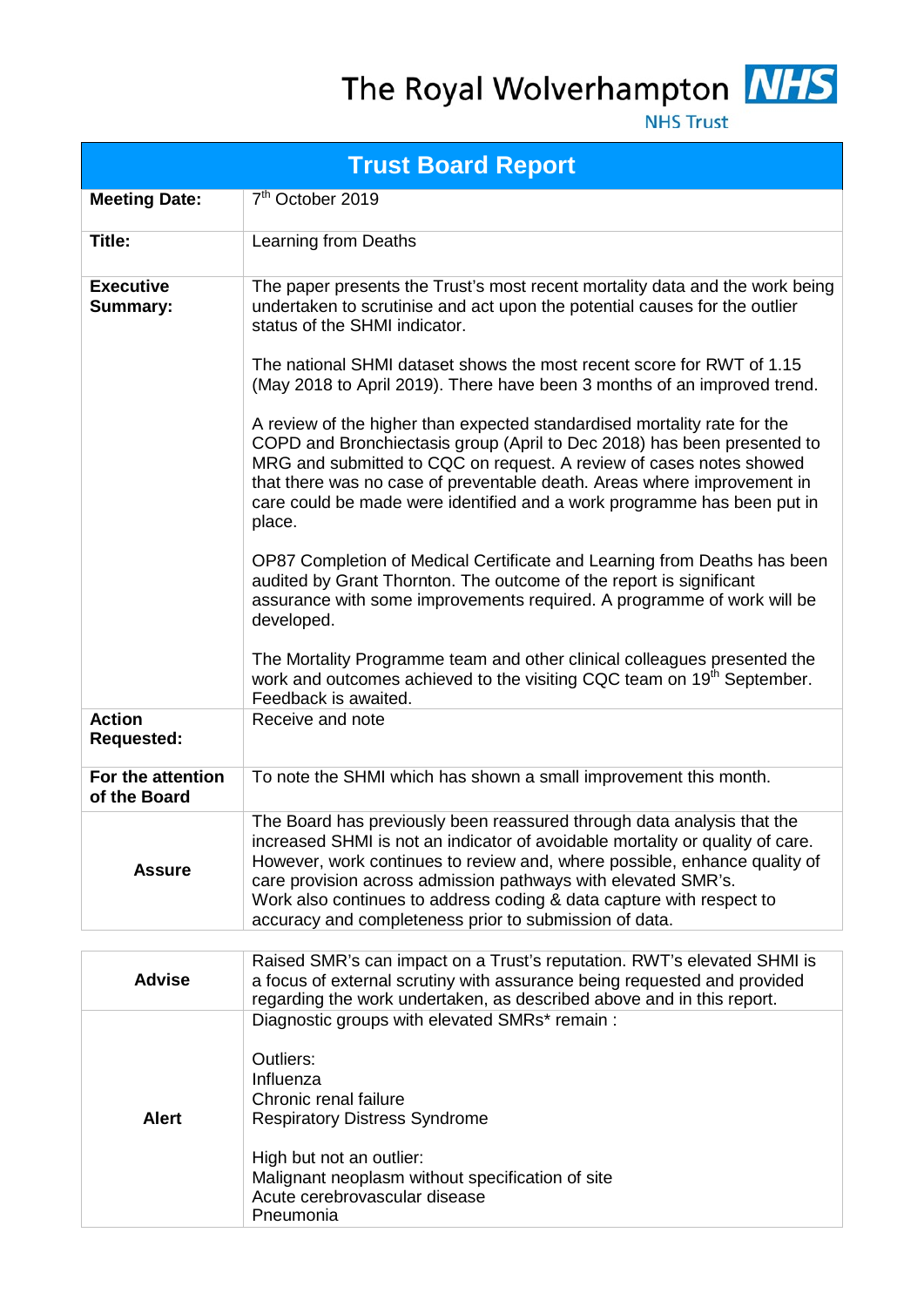|                                                                | Chronic obstructive pulmonary disease and bronchiectasis<br>Septicaemia                                                                                                                                                                                                                                                                                                                                                                                                                                                                                                                                                                                                                           |
|----------------------------------------------------------------|---------------------------------------------------------------------------------------------------------------------------------------------------------------------------------------------------------------------------------------------------------------------------------------------------------------------------------------------------------------------------------------------------------------------------------------------------------------------------------------------------------------------------------------------------------------------------------------------------------------------------------------------------------------------------------------------------|
|                                                                | *Latest published data March 2018 to Feb 2019                                                                                                                                                                                                                                                                                                                                                                                                                                                                                                                                                                                                                                                     |
|                                                                | Reviews have been conducted, reported internally and where requested to<br>CQC                                                                                                                                                                                                                                                                                                                                                                                                                                                                                                                                                                                                                    |
| <b>Author + Contact</b><br><b>Details:</b>                     | Jane McKiernan<br>janemckiernan@nhs.net<br>on behalf of Dr Jonathan Odum - Medical Director<br>01902 695958 E-mail: jonathan.odum@nhs.net                                                                                                                                                                                                                                                                                                                                                                                                                                                                                                                                                         |
| <b>Links to Trust</b><br><b>Strategic</b><br><b>Objectives</b> | 1. Create a culture of compassion, safety and quality<br>2. Proactively seek opportunities to develop our services<br>3. To have an effective and well integrated local health and care system that operates<br>efficiently<br>6. Be in the top 25% of all key performance indicators                                                                                                                                                                                                                                                                                                                                                                                                             |
| <b>Resource</b><br><b>Implications:</b>                        | Revenue:<br>Capital:<br>Workforce:<br>N/A<br>Funding Source:                                                                                                                                                                                                                                                                                                                                                                                                                                                                                                                                                                                                                                      |
| <b>CQC Domains</b>                                             | Safe: patients, staff and the public are protected from abuse and avoidable harm.<br>Effective: care, treatment and support achieves good outcomes, helping people maintain<br>quality of life and is based on the best available evidence.<br><b>Caring:</b> staff involve and treat everyone with compassion, kindness, dignity and respect.<br><b>Responsive:</b> services are organised so that they meet people's needs.<br><b>Well-led:</b> the leadership, management and governance of the organisation make sure it's<br>providing high-quality care that's based around individual needs, that it encourages learning<br>and innovation, and that it promotes an open and fair culture. |
| <b>Equality and</b><br><b>Diversity Impact</b>                 | N/A                                                                                                                                                                                                                                                                                                                                                                                                                                                                                                                                                                                                                                                                                               |
| <b>Risks: BAF/TRR</b>                                          | BAF SR 12                                                                                                                                                                                                                                                                                                                                                                                                                                                                                                                                                                                                                                                                                         |
| <b>Risk: Appetite</b>                                          |                                                                                                                                                                                                                                                                                                                                                                                                                                                                                                                                                                                                                                                                                                   |
| <b>Public or Private:</b>                                      | Public                                                                                                                                                                                                                                                                                                                                                                                                                                                                                                                                                                                                                                                                                            |
| <b>Other formal</b><br>bodies involved:                        | Mortality Review Group/Compliance Oversight Group/Quality Standards<br>Improvement Group/Quality Governance Assurance Committee/Trust<br><b>Management Committee</b>                                                                                                                                                                                                                                                                                                                                                                                                                                                                                                                              |
| <b>References</b>                                              |                                                                                                                                                                                                                                                                                                                                                                                                                                                                                                                                                                                                                                                                                                   |
| <b>NHS</b><br><b>Constitution:</b>                             | In determining this matter, the Board should have regard to the Core<br>principles contained in the Constitution of:<br>Equality of treatment and access to services<br>High standards of excellence and professionalism<br>Service user preferences<br>Cross community working<br><b>Best Value</b><br>Accountability through local influence and scrutiny                                                                                                                                                                                                                                                                                                                                       |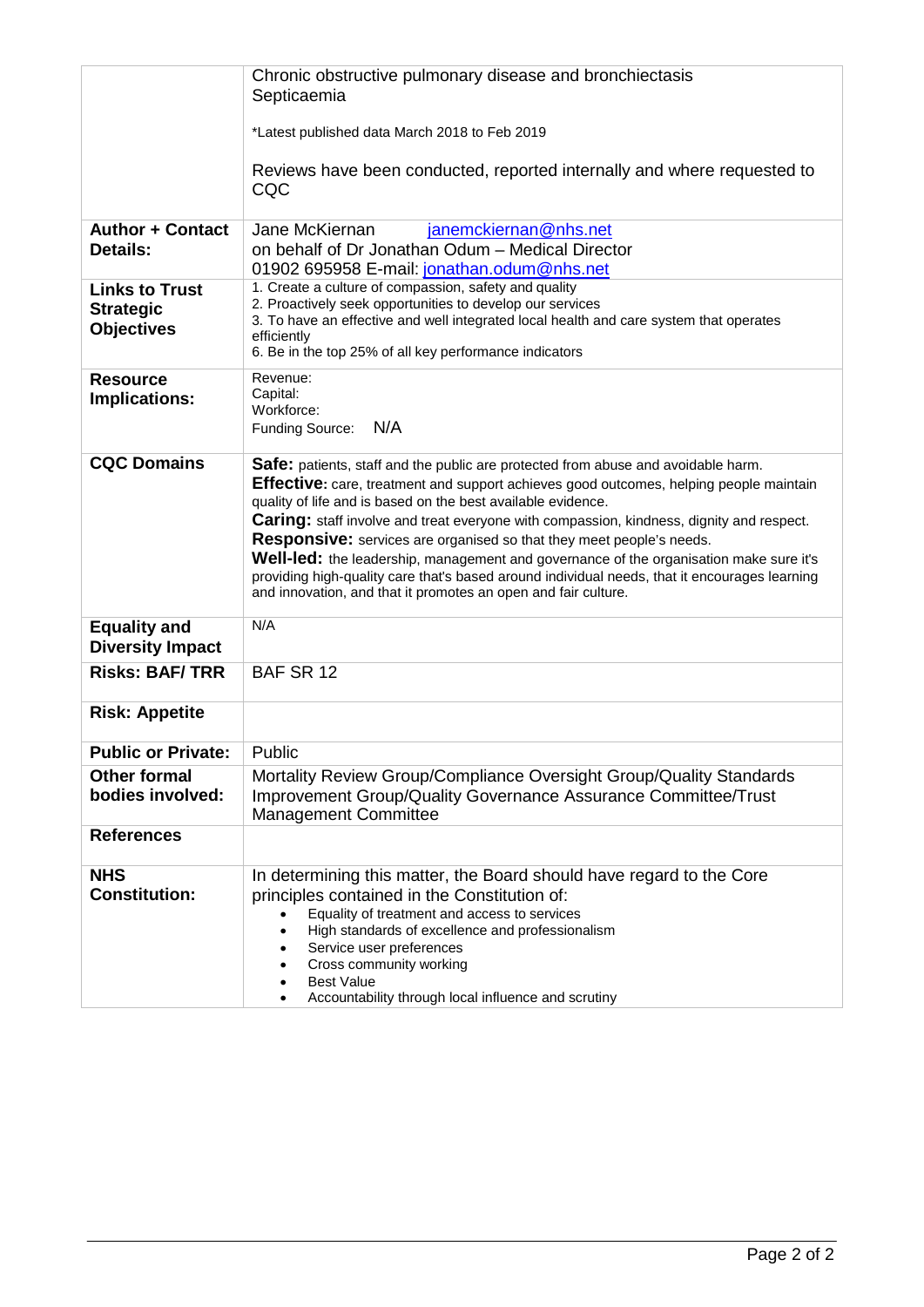### **Update on Standardised Mortality Rates (SMRs) and Inpatient data relevant to these calculations**

1. Crude mortality

The number of deaths and crude mortality represent inpatient mortality only (ordinary admissions including still births) extracted from internal data.

For the period Q1 2019/20, the inpatient crude mortality rate was 2.57%.

Year to date (April to July 2019) the crude mortality is 2.49%





| <b>Period</b> | No. of<br><b>Ordinary</b><br><b>Discharges</b> | No. of<br><b>Inpatient</b><br><b>Deaths</b> | <b>Crude</b><br><b>Mortality</b> |
|---------------|------------------------------------------------|---------------------------------------------|----------------------------------|
| 2015/16       | 68888                                          | 1886                                        | 2.74%                            |
| 2016/17       | 69538                                          | 1898                                        | 2.73%                            |
| 2017/18       | 67758                                          | 2036                                        | 3.00%                            |
| 2018/19       | 69558                                          | 1986                                        | 2.86%                            |
| 2019/20       | 23819                                          | 593                                         | 2.49%                            |

Q4 2017/18 Q1 2018/19 Q2 2018/19 Q3 2018/19 Q4 2018/19 Q1 2019/20

2018/19<br>2018/19<br>2018/19

nnarnn  $_{\rm e}$ 2018/1

#### **2. SHMI**

The most recent published SHMI value (inpatient deaths plus deaths 30 days after discharge) May 2018 – April 2019 was 1.15. The Trust is now ranked 125 of 130 Trusts across the country.

| Time period             | <b>SHMI Value *</b> | <b>SHMI Crude Mortality %</b> |
|-------------------------|---------------------|-------------------------------|
| Jan 2018-Dec 2018       | 1.21                | 4.02                          |
| Feb 2018 - Jan 2019     | 1.21                | 3.99                          |
| March 2018 - Feb 2019   | 1.19                | 3.94                          |
| April 2018 – March 2019 | 1.17                | 3.85                          |
| May 2018- April 2019    | 1.15                | 3.81                          |

**<sup>\*</sup>**NHS DIGITAL Sept 19th 2019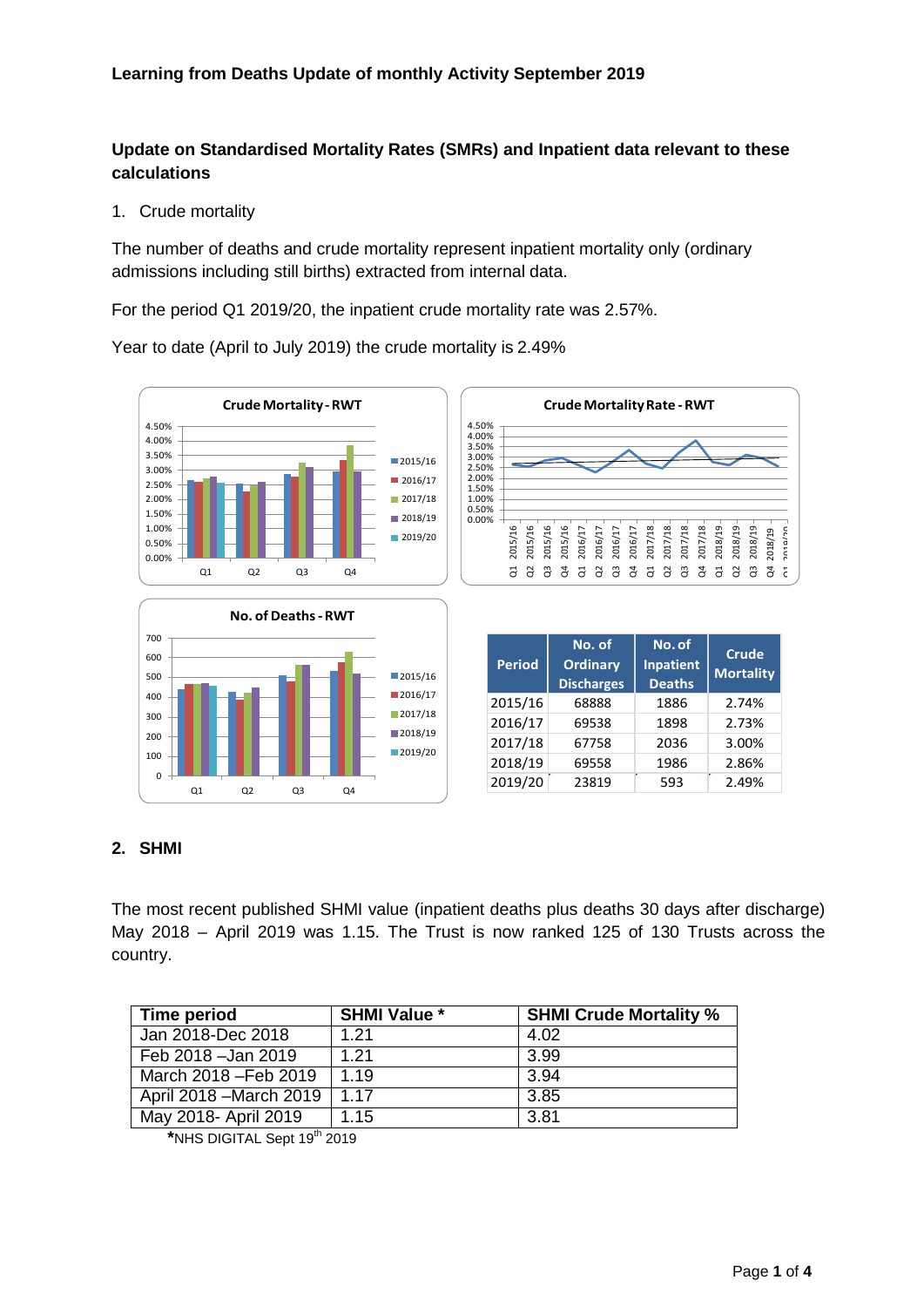

#### **Key Activities**

## **1. Review of the higher than expected standardised mortality rate for the COPD and Bronchiectasis Group (April –December 2018)**

An analysis of the mortality trends and a review of 32 deaths with a primary diagnosis of COPD and bronchiectasis has been reported to Mortality Review Group. These findings have been submitted to the CQC in response to a request to report against this alert.

From January to December 2018, there were 817 spells in the COPD and bronchiectasis SHMI basket, and 76 deaths in total. The number of expected deaths in this same time period was 50. The SHMI was 1.51 and an outlier against other acute Trusts.

Analysis against national data showed that the number of admissions with COPD at RWT is significantly less than the national average, which may be a reflection of the use of ambulatory and HOT clinic pathways.

A review of 32 cases within the time period was undertaken by Respiratory Consultants. This review revealed the following care delivery against national standards:

#### **NCEPOD Grading (Description of clinical care)**

| <b>NCEPOD Score</b>                                                                                  | No. Cases |
|------------------------------------------------------------------------------------------------------|-----------|
| $1 - Good Practice$                                                                                  | 24        |
| 2 - Room for improvement (aspects of clinical care that could have been better)                      |           |
| 3 - Room for improvement (aspects of organisational care that could have been better)                |           |
| 4 – Room for improvement (aspects of clinical and organisational care that could have been<br>better | 0         |
| 5 - Less than satisfactory (several aspects of clinical and/or organisational care which were        |           |
| below acceptable standards)                                                                          | 0         |
| <b>Grand Total</b>                                                                                   | 32        |

#### **Hogan Score (A score which describes Avoidability of Death)**

| <b>HOGAN SCORE</b>            | No.<br>Cases |
|-------------------------------|--------------|
| 1. Definitely not preventable | 30           |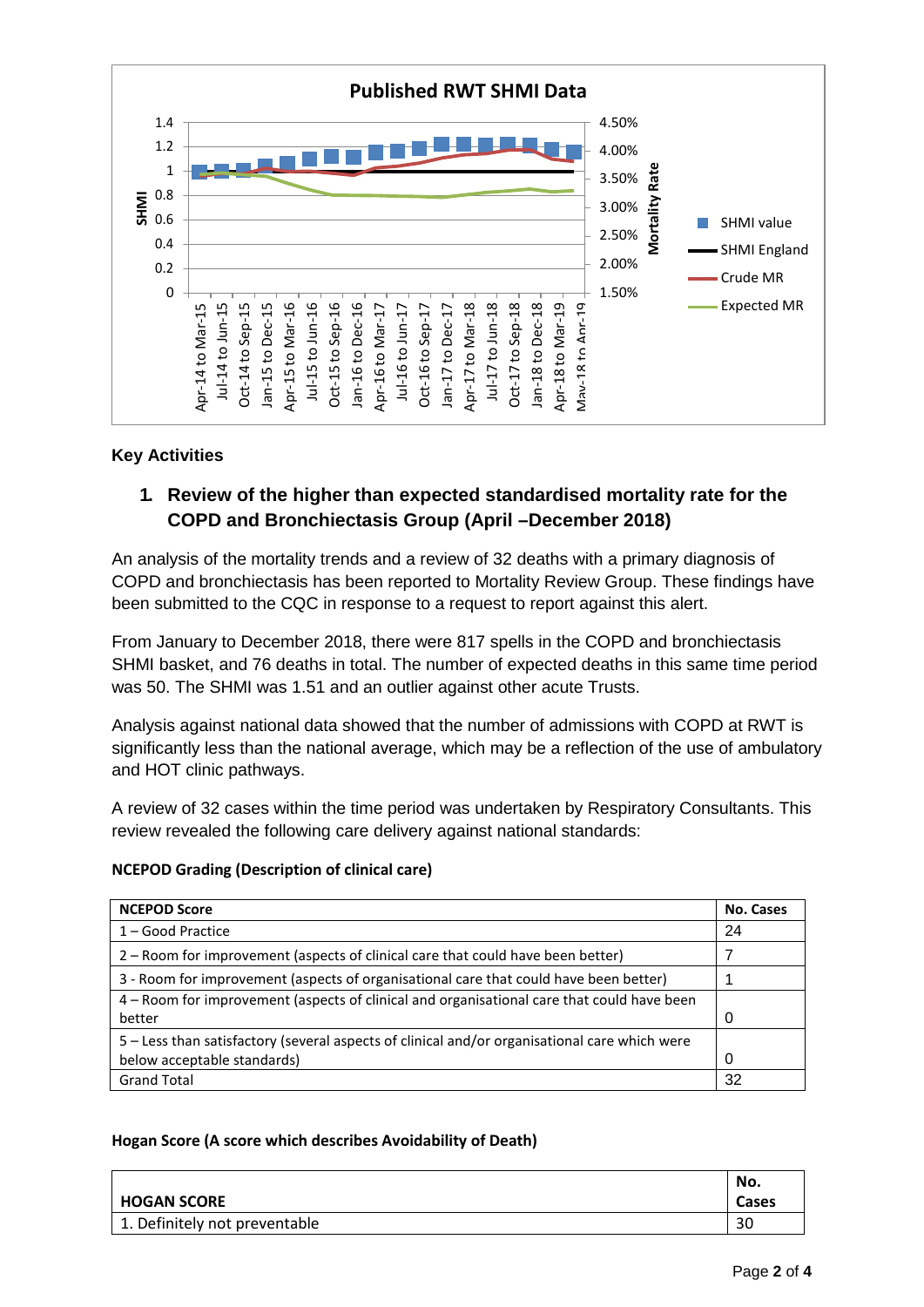| 2. Slight evidence for preventability                                       |    |
|-----------------------------------------------------------------------------|----|
| 3. Possibly preventable but not very likely (less than 50-50 by close call) |    |
| 4. Probably preventable, (more than 50-50 but close call)                   |    |
| 5. Strong evidence of preventability                                        |    |
| <b>Grand Total</b>                                                          | 32 |

In 11 of the 32 cases the reviewers judged that the most relevant diagnosis in these cases was not COPD, despite this being identified at the first FCE. All patients were treated on appropriate clinical pathways.

The reviewers recommended the following areas for improvement

- Continue to work with nursing homes to identify incidence of inappropriate transfer and areas of improvement
- Improve knowledge and awareness of NIV criteria at emergency portals and in nonspecialist wards by continuing education
- Advise non-specialist teams of requirement for 14 days antibiotic for bronchiectasis
- Improve accurate recording of primary diagnosis

Work programmes are ongoing in all areas identified.

#### **2. Review of Learning from Death Process**

An internal audit has been reported by Trust auditors Grant Thornton. Their remit was to investigate adherence to Trust policy OP87, Completion of Medical Certification and Learning from Death Policy which is in turn based on NQB guidance.

The outcome of the report is 'Significant assurance with some improvements required'.

Areas of improvement to progress are

- Timeliness of SJR completion,
- Develop a process to review the quality and completion of SJRs,
- Review the monitoring of implementation of learning across Divisions and Directorates
- Expand the provision and capacity of Medical Examiner.

A programme of work has been developed and will be monitored through MRG.

#### **3. Review of Deaths**

The Trust is working towards a position where all deaths are reviewed by Medical Examiners (ME). The current position shows that MEs are reviewing 62% of cases and approximately 10% of these are referred for SJR review.

Timeliness of completion of SJRs remains a challenge. The Trust employed Mortality Reviewers from July 2019 who will have dedicated time in their job plan to complete the SJRs and we will therefore expect completion to improve.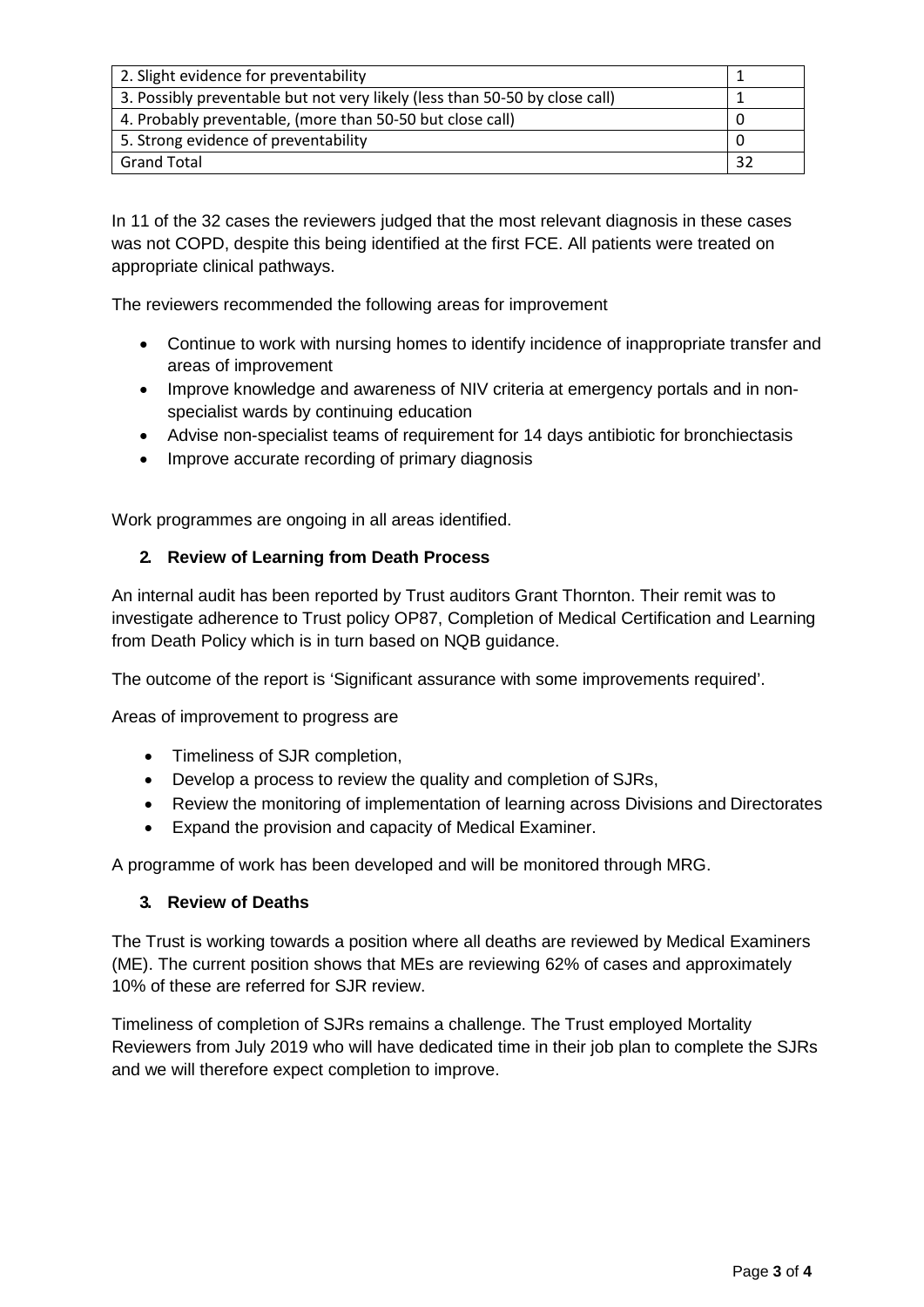|    | Scrutiny of Deaths - Data:                                                                     | Data Source/Cave ats                                                                | $Sep-18$ | Oct-18 | <b>Nov-18</b> | Dec-18 | Jan-19 | Feb-19 | Mar-19 | Apr-19 | May-19 | <b>Jun-19</b> | Jul-19 |
|----|------------------------------------------------------------------------------------------------|-------------------------------------------------------------------------------------|----------|--------|---------------|--------|--------|--------|--------|--------|--------|---------------|--------|
|    | Total Number of Deaths (admissions)                                                            | PAS Data                                                                            | 137      | 180    | 200           | 178    | 208    | 163    | 150    | 160    | 151    | 143           | 146    |
|    | 2 Total Number of Deaths (ED attendance)                                                       | <b>MSS Data</b>                                                                     | 21       |        | 25            | 26     | 27     | 16     | 16     |        | 26     |               | 17     |
|    |                                                                                                | Total Number of Deaths (Row 1+2)                                                    | 158      | 187    | 225           | 204    | 235    | 179    | 166    | 178    | 177    | 157           | 163    |
|    | 3 No. of Deaths ref erred to Coroner (Total figure)                                            | General Office Data                                                                 |          |        |               |        |        |        | 59     | 85     | 83     | 82            | 86     |
|    | 4 No. of Deaths ref erred to Coroner (by ME)                                                   | <b>ME SharePoint</b>                                                                |          |        |               |        |        |        | 22     |        | 23     | 38            | 44     |
|    | 5 ME assessments completed                                                                     | ME SharePoint figure may include SJR1<br>reviews undertaken                         |          |        |               |        | 69     | 83     | 97     | 98     | 106    | 99            | 102    |
|    | 7 No. of Child Deaths for Child Death Review process (ME                                       | <b>ME SharePoint</b>                                                                |          |        |               |        |        |        |        |        |        |               |        |
|    | 8 No. of Deaths identified for SJR1 Review (incl in row 5)                                     | ME SharePoint figure may be in addition to<br>mandatory criteria identified (col 9) |          |        |               |        |        |        |        |        |        |               | 13     |
|    | 9 Mandatory Criteria identified                                                                | Access Query (PAS Risk Flags)                                                       | 28       | 27     | 36            | 37     | 35     | 27     | 22     | 26     | 27     | 27            | 21     |
|    |                                                                                                | Total SJR1s Identified (row s 8+9)                                                  | 28       | 27     | 36            | 37     | 39     | 31     | 24     | 37     | 41     | 36            | 34     |
|    | 11 Directorate completed SJR1s                                                                 | SJR Repository Figure may include ME<br>review undertaken                           | 20       |        | 27            | 26     | 24     | 20     | 13     |        |        |               |        |
| 12 |                                                                                                | Directorate unreview ed SJR1s (includes ME SJR1 Outcomes)                           |          | 14     |               | 11     | 13     | 11     | 11     | 21     | 20     | 20            | 33     |
|    | Additional SJR1s completed by Directorates (i.e. over<br>and above Mandated and ME Assessment) | Over & above Mandated/ME Assessed<br>Access Query (PAS/ME/SJR Repository)           | 68       | 68     | 38            | 4(     | 27     | 14     | 10     |        |        |               |        |
|    | 14 ases Unreview ed by ME/SJR1 (Data source Month by Specialty Access Queries)                 |                                                                                     | 70       | 106    | 160           | 129    | 122    | 76     | 54     | 65     | 60     |               | 66     |

\*Data correct at August 22nd 2019

For deaths reviewed in July 2019, the judgement of care is shown below. No cases in this cohort were judged to be of poor or very poor quality.



## **4. Well Led CQC visit**

The Trust's Learning from death programme has been reviewed by the CQC team as part of the Well Led Visit. The CQC team met the mortality programme team including coding, informatics and governance services, as well as clinical leads from across the trust, medical examiners and colleagues from CCG and Public Health. To date there has been no feedback from CQC.

### **5. Programme Plan**

The Mortality Programme Plan v 22 with current progress against those areas not yet completed is attached.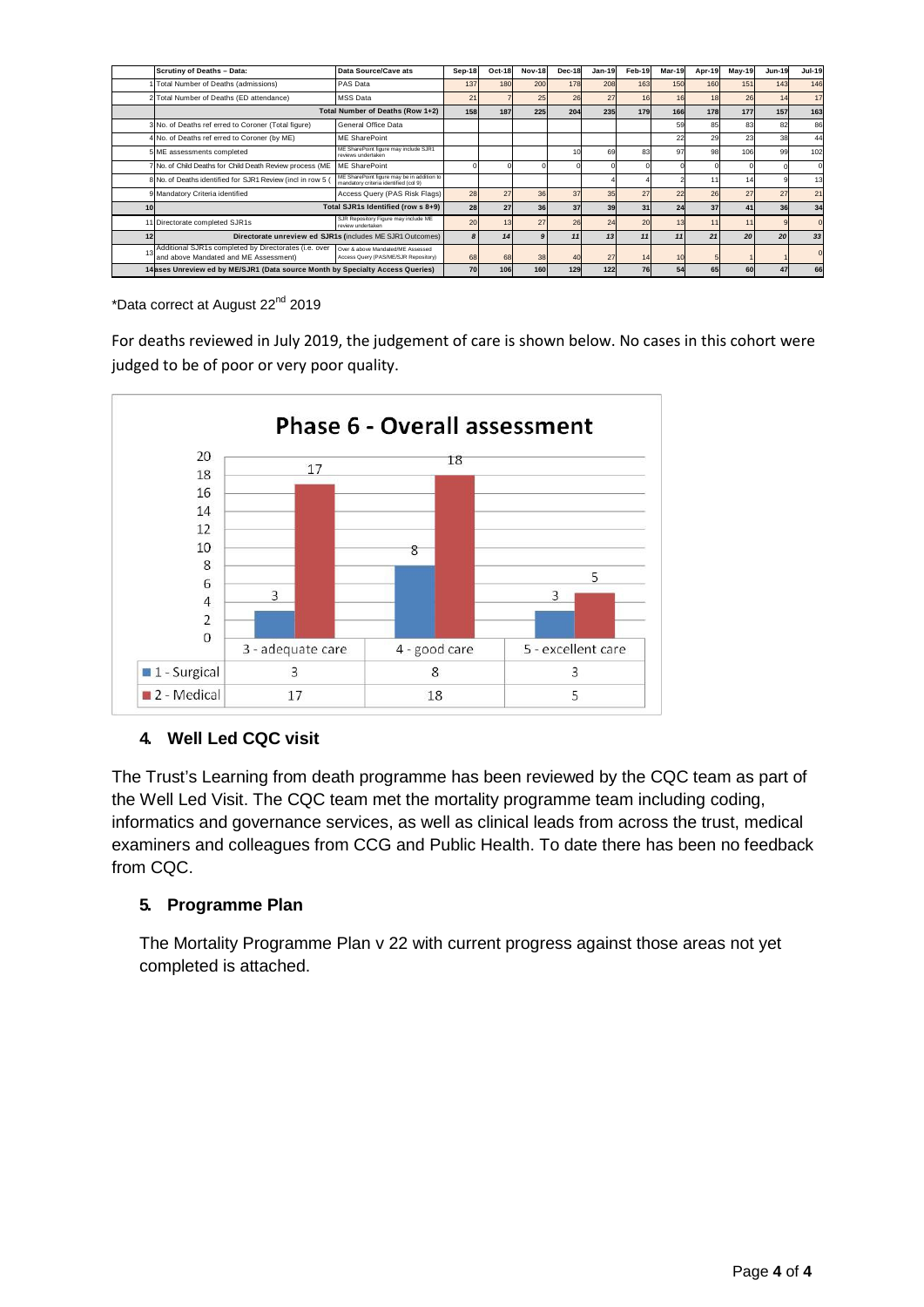#### **Quality Improvement Plan 1 (Mortality)**

Version 22 10/09/2019

| Objective                                   | <b>Activity</b>                                                                                                                                                                                                                                                                                                                                                               | <b>Expected Output/Outcome</b>                                                                                                                     | Progress at 10/09/19 (exceptions only)                                                                                                                            | <b>Start Date</b> | <b>End Date</b> | Owner                                              | <b>Exec Director Status</b> | 29/04/19 | <b>Status</b><br>31/05/19 | <b>Status</b><br>Date of Update Date of Update Date of Update<br>26/07/19 | Date<br><b>Status</b><br>of Update 10/9/19 |
|---------------------------------------------|-------------------------------------------------------------------------------------------------------------------------------------------------------------------------------------------------------------------------------------------------------------------------------------------------------------------------------------------------------------------------------|----------------------------------------------------------------------------------------------------------------------------------------------------|-------------------------------------------------------------------------------------------------------------------------------------------------------------------|-------------------|-----------------|----------------------------------------------------|-----------------------------|----------|---------------------------|---------------------------------------------------------------------------|--------------------------------------------|
| A1 Programme Management (PM) and Governance |                                                                                                                                                                                                                                                                                                                                                                               |                                                                                                                                                    |                                                                                                                                                                   |                   |                 |                                                    |                             |          |                           |                                                                           |                                            |
|                                             | Develop a Trust Mortality Strategy                                                                                                                                                                                                                                                                                                                                            | Strategy developed via consultation                                                                                                                |                                                                                                                                                                   | 01/09/18          | 30/11/18        | D Hickman                                          | l Odum/                     |          |                           |                                                                           |                                            |
|                                             | Agree TOR of MIG to include scope and development/review                                                                                                                                                                                                                                                                                                                      | MIG terms of reference                                                                                                                             |                                                                                                                                                                   | 01/06/18          | 30/07/18        | Roberts                                            | l Odum/                     |          |                           |                                                                           |                                            |
|                                             | Ferms of Reference for Mortality Review Group following merger of MoRAG                                                                                                                                                                                                                                                                                                       | MRG TOR developed                                                                                                                                  |                                                                                                                                                                   | 01/06/18          | 30/07/18        | A Viswanath                                        | J Odum                      |          |                           |                                                                           |                                            |
|                                             | Programme Board and Action Plan to be developed                                                                                                                                                                                                                                                                                                                               | Programme Board established. Action plan formulated                                                                                                |                                                                                                                                                                   | 01/08/18          | 15/10/18        | J Odum/AM Cannaby                                  | J Odum                      |          |                           |                                                                           |                                            |
|                                             | Dashboard to be developed for monitoring of impact of actions                                                                                                                                                                                                                                                                                                                 | Dashboard presented to MRG                                                                                                                         |                                                                                                                                                                   | 01/07/18          | 15/10/18        | S Hickman                                          | l Odum                      |          |                           |                                                                           |                                            |
|                                             | Board Assurance Framework submission                                                                                                                                                                                                                                                                                                                                          | Risk added to BAF                                                                                                                                  |                                                                                                                                                                   | 01/08/18          | 30/08/18        | McKiernan                                          | l Odum                      |          |                           |                                                                           |                                            |
|                                             | Appoint external analytic expertise                                                                                                                                                                                                                                                                                                                                           | Contract commenced                                                                                                                                 |                                                                                                                                                                   | 04/10/18          | ongoing         | S Mahmud                                           | S Mahmud                    |          |                           |                                                                           |                                            |
|                                             | Appoint external medical expert                                                                                                                                                                                                                                                                                                                                               | Contract commenced                                                                                                                                 |                                                                                                                                                                   | 17/09/18          | 12 months       | J Odum                                             | l Odum                      |          |                           |                                                                           |                                            |
|                                             | Review mortality quality improvement plan monthly at programme board                                                                                                                                                                                                                                                                                                          | Trust Board monthly update against action plan                                                                                                     |                                                                                                                                                                   | 05/11/18          | monthly         | AM Cannaby                                         | AM Cannaby                  |          |                           |                                                                           |                                            |
|                                             | Review Divisional participation and involvement in Mortality Governance                                                                                                                                                                                                                                                                                                       | DMD influence at MRG, outputs of audits reported at                                                                                                |                                                                                                                                                                   | 01/03/19          | 31/07/19        | DMD's                                              | J Odum                      |          |                           |                                                                           |                                            |
|                                             | Review Directorate participation and involvement in Mortality Governance                                                                                                                                                                                                                                                                                                      | MDT involvement in M&M/Governance meets, CQI<br>outputs                                                                                            |                                                                                                                                                                   | 01/03/19          | 01/06/19        | DMD's                                              | l Odum                      |          |                           |                                                                           |                                            |
| 12                                          | Work with other organisations across the Black Country. WM group have agreed in principle<br>to set up a sytem of case note peer review                                                                                                                                                                                                                                       | Adopt best practice from other organisations                                                                                                       | Quarterly Mortality Leads meeting. No<br>progress yet on case note peer review                                                                                    | 01/04/19          | ongoing         | McKiernan                                          | l Odum                      |          |                           |                                                                           |                                            |
| <b>City wide programme</b>                  |                                                                                                                                                                                                                                                                                                                                                                               |                                                                                                                                                    |                                                                                                                                                                   |                   |                 |                                                    |                             |          |                           |                                                                           |                                            |
|                                             | Draw together current interested groups to work to one strategy (Acute, Comm, PH,<br>Compton)                                                                                                                                                                                                                                                                                 | MIG meeting established, with action plan                                                                                                          |                                                                                                                                                                   | 01/07/18          | ongoing         | S Roberts                                          | l Odum/<br>AM Cannaby       |          |                           |                                                                           |                                            |
|                                             | Pathways of EoL Care in and out of hospital reviewed                                                                                                                                                                                                                                                                                                                          | Redesign/agreement of pathways. Number of patients<br>who die outside hospital understood                                                          | Baseline understood. Ongoing CQI project                                                                                                                          | 01/07/18          | ongoing         | Head of Nursing Div 3,<br>Palliative Care Lead     | AM Cannaby                  |          |                           |                                                                           |                                            |
|                                             | In reach to care/nursing homes by C/E team / Scope Nursing Home admissions                                                                                                                                                                                                                                                                                                    | Review data and consider new care pathways for<br>planned reduction in admissions from Nursing Homes.                                              | Baseline understood, review of NH cases<br>admitted to RWT underway and will be<br>presented to MIG Oct 2019                                                      | 01/09/18          | 31/12/18        | Lead C/E Cons/Head of Chief Nurse<br>Nursing Div 3 | CCG/<br>AM Cannaby          |          |                           |                                                                           |                                            |
|                                             | City-wide Business case aimed at enabling more people to die in their preferred palace of<br>death. To develop: The establishment of a Wolverhampton End of Life Care Co-ordination<br>Centre<br>. Rapid Response Service to support End of Life patients at home and prevent hospital<br>admissions<br>Compassionate Communities<br><b>Wolverhampton End of Life website</b> | The ratio of the number of people dying in the<br>communtity refelects the national picture                                                        | Business case in draft.                                                                                                                                           | 30/10/18          | ongoing         | Chair ICA                                          | AM Cannaby                  |          |                           |                                                                           |                                            |
| A3<br><b>Policy/Processes</b>               |                                                                                                                                                                                                                                                                                                                                                                               |                                                                                                                                                    |                                                                                                                                                                   |                   |                 |                                                    |                             |          |                           |                                                                           |                                            |
|                                             | Establish a pathway for death certification linked to mortality reviews                                                                                                                                                                                                                                                                                                       | Implement Medical Examiner model to integrate with<br>SJR process                                                                                  | Established Jan 2019, continuous review of<br>process to improve ME coverage                                                                                      | 01/08/18          | 30/11/18        | A Viswanath                                        | I Odum                      |          |                           |                                                                           |                                            |
|                                             | Monitor compliance with OP87 (Learning from Deaths) SJR 1 & 2                                                                                                                                                                                                                                                                                                                 | Completion of SJR 1& 2 reviews as per agreed standard   Overall good practice identified against the                                               | policy (Grant Thornton). But delays in process<br>recognised(also by at MRG). Active changes<br>made by appointment of Mortality Reviewers                        | 01/08/18          | 30/11/18        | A Viswanath                                        | l Odum/<br>AM Cannaby       |          |                           |                                                                           |                                            |
|                                             | Establish primary care mortality reviews for deaths within 30 days after hospital discharge                                                                                                                                                                                                                                                                                   | RWT, primary care and CCG to establish process and<br>secure funding to undertake reviews                                                          | CCG working with Primary c care to establish 01/08/18<br>proces                                                                                                   |                   | 31/12/18        | S Roberts                                          | J Odum/<br>AM Cannaby       |          |                           |                                                                           |                                            |
|                                             | Re-establish RWT End of Life Group, ToR and Action Plan                                                                                                                                                                                                                                                                                                                       | Action Plan agreed                                                                                                                                 |                                                                                                                                                                   | 31/08/18          | 30/11/18        | <b>AM Cannaby</b>                                  | AM Cannaby                  |          |                           |                                                                           |                                            |
|                                             | To establish the process for including families/relatives in the mortality reviews                                                                                                                                                                                                                                                                                            | Bereavement Nurse in post                                                                                                                          | B Nurse in post since July. Monitor contact<br>with family and learning from feedback                                                                             | 01/04/19          | 30/12/19        | <b>Martina Morris</b>                              | AM Cannaby                  |          |                           |                                                                           |                                            |
|                                             | Monitor results of mortality reviews and compile learning outcomes. Triangulate outcomes of<br>SJR's with lessons learned from clinical audits, mortality reviews and coroners' reports.                                                                                                                                                                                      | Directorates present learning outcomes after SJR<br>reviews at the Mortality Review Group. Clinical audit<br>programme reflects learning outcomes. | Themes from SJRs discussed at MRG.<br>Learning log to be developed                                                                                                | 01/10/18          | ongoing         | A Viswanath                                        | J Odum/<br>AM Cannaby       |          |                           |                                                                           |                                            |
|                                             | Expansion of the numbers of trained nurses/AHPs to support completion of SJR 1 and 2                                                                                                                                                                                                                                                                                          | Recruitment of nurses to undertake SJRs                                                                                                            | New process of SJR (via Mortality Reviewers,<br>2 nurses appointed as part of this, review reqt<br>for more in time)                                              | 01/10/18          | 15/12/18        | <b>Martina Morris</b>                              | AM Cannaby                  |          |                           |                                                                           |                                            |
|                                             | Learning from SJR 2s to be shared with Divisions, Trust Board and CCG                                                                                                                                                                                                                                                                                                         | Lessons shared                                                                                                                                     |                                                                                                                                                                   | 01/10/18          | ongoing         | Divisional leads/Execs                             | l Odum/<br>AM Cannaby       |          |                           |                                                                           |                                            |
|                                             | Coding reflects full diagnosis of population of admitted patients to include definitive co-<br>morbidities. Primary and secondary diagnoses.                                                                                                                                                                                                                                  | Feedback on additional software; revised Coding Policy.                                                                                            | Change in practices appears to have<br>influenced the ouputs e.g. improvements in<br>depth of CCI seen, increase in length of FCE.<br>Ongoing monitoring required | 01/10/18          | 30/11/18        | J Cotterell                                        | J Odum/<br>K Stringer       |          |                           |                                                                           |                                            |